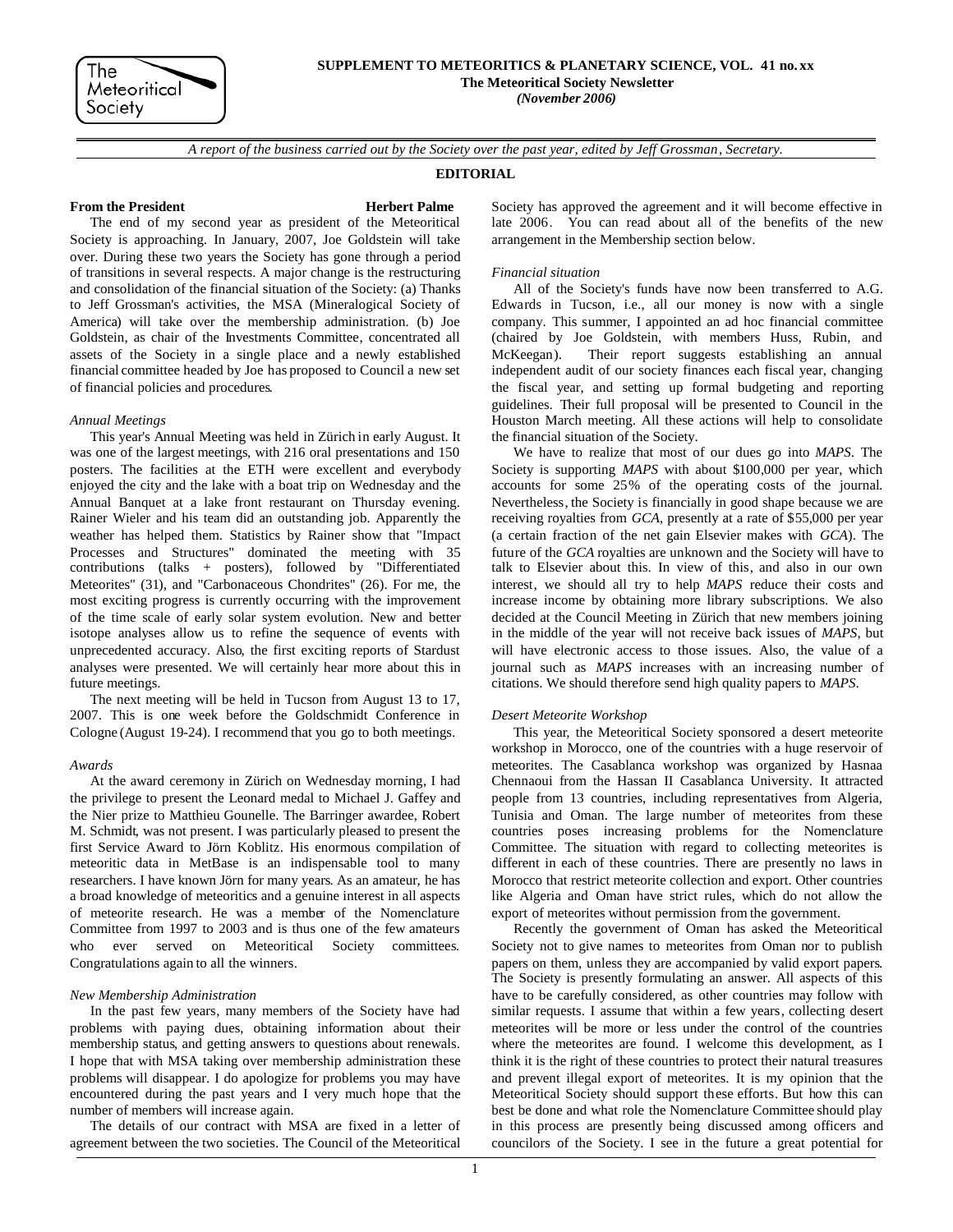further activities in this area, for example, in helping these countries to train young people in the basics of meteoritics, in providing them with display units for museums, in helping to properly organize their collections etc.

*Council and committees*

As I retire as President at the end of 2006, a number people will also rotate off the Council. On behalf of the Meteoritical Society, I would like to thank retiring Councilors Addi Bischoff, Guy Consolmagno, Trevor Ireland, and Mike Zolensky, retiring Treasurer Kevin McKeegan, and especially Past President Gary Huss for their dedicated service to the Society.

### **METEORITICS & PLANETARY SCIENCE**

### **Editor's Report A. J. Timothy Jull**

I would like to summarize briefly the status of our journal, *Meteoritics and Planetary Science*. The journal is doing well, and we are printing more quality papers than ever. For this year, we should set a record for the number of pages printed and number of papers.

Here is a summary of number of papers printed since 2003:

| Year           | Number of papers | Pages printed | Pages/paper |
|----------------|------------------|---------------|-------------|
| 2006           | $115^{\dagger}$  | 1936          | 16.8        |
| 2005           | 117              | 2187          | 18.7        |
| 2004           | 136              | 2352          | 17.3        |
| 2003           | 127              | 2123          | 16.7        |
| $\overline{1}$ |                  |               |             |

† 10 issues plus supplement

The budget for the journal in 2006 compared to previous years is fairly stable. The cost/page remains relatively static at \$140- 150/page. A plot of price/page against time shows that the printing costs basically track U. S. inflation of 3-4% per year and are slightly lower than in prior years. We estimate that 2006 costs will be similar to 2005, but we hope to constrain the charges for running over the contracted print limit. Currently, the printer is being rather flexible about charges for excess pages.

Other sources of increased cost are an increase in the university's administrative charges (now at 6.5%) and the rapid inflation of employee-related (ERE) benefit costs, which is common to most US institutions at the current time. For 2006-2007, ERE is expected to decline to about 37% of staff salaries. Although costs have increased, revenue has also increased. We have now hired a 3rd copy editor to help with the increased workload. Some salary adjustments and mandated increases were effective in Spring 2006 for staff.

We currently have 203 institutional subscribers, which represents a decline from previous reports. The number of institutional subscriptions can be summarized as follows:

|                               | 2003 | 2004 | 2005                      | 2006 | $2007$ (est) |
|-------------------------------|------|------|---------------------------|------|--------------|
| US institutional              | 149  | 140  | 147                       | 139  | 139          |
| Overseas                      | 62   | 55   | 62                        | 57   | 56           |
| No cost                       | 12.  | 12   |                           | h    | h            |
| Mandated                      |      | 3    |                           |      |              |
| Total                         | 226  | 210  | 219                       | 205  | 203          |
| $\mathbf{v}$<br>$\sim$ $\sim$ |      | .    | $\cdot$ .<br>$\mathbf{I}$ | .    | T T T T      |

Note: about 48 overseas institutions subscribe through US agents.

There are two mandated subscriptions (to the Library of Congress and Chemical Abstracts). We no longer provide a print copy to ADS (Harvard) as they are provided with electronic files.

Delays in printing have been eliminated. We are concerned about the build-up in the number of submissions, which may lead to some publication delay in future. We have some reports of mailrelated delays in specific locations (mostly Germany), we are working to eliminate these problems with our mail forwarding service.

We anticipate a budget of about \$371,000 for 2007. The budget increases every year, but appears to be under control for the next several years. I note that:

- a) We have introduced the page charge discussed at the Council meeting in Houston. We do not yet have any good information on its effectiveness, as page lengths have miraculously been reduced due to this charge and we have only charged a few authors.
- b) I do not recommend any changes in subscription rates for the coming year, 2007.
- c) The contribution from the Treasurer, obtained from individual subscriptions remains at \$98,200 per year.
- d) We have controlled the number of printed pages but we anticipate this will need to increase in future.

If any member has questions about the journal's operations, please contact me at [jull@email.arizona.edu.](mailto:jull@email.arizona.edu)

We look forward to a successful year for MAPS in 2007.

# **GEOCHIMICA ET COSMOCHIMICAACTA**

## **Editor's report: GCA Mechanics Frank Podosek**

For most people, the character of a scientific research journal is defined by what's in it and who reads it, as established by editorial and publisher's policies, the policies of a sponsoring professional society (if any), and a lot of history and custom. But mechanical aspects are important as well. There have been some changes in the mechanics for *Geochimica et Cosmochimica Acta* (*GCA*) of late, and that's the topic of this report.

For one thing, the Elsevier oversight for *GCA* production has recently (the beginning of 2006) been shifted to the San Diego office. We also have a new supplier for copyediting, composition, layout and typesetting (yes, these functions for *GCA* production have now been outsourced to India). These changes ought to be pretty much transparent to readers, authors, reviewers, even Associate Editors, i.e. you shouldn't even notice them. Actually, though, these changes have worked out well, and at least authors should notice the improvement: I used to get a persistent flow of complaints from authors about typesetting typos and mangled equations and tables (or paragraphs), disfigured figures, and so on. By now, though, the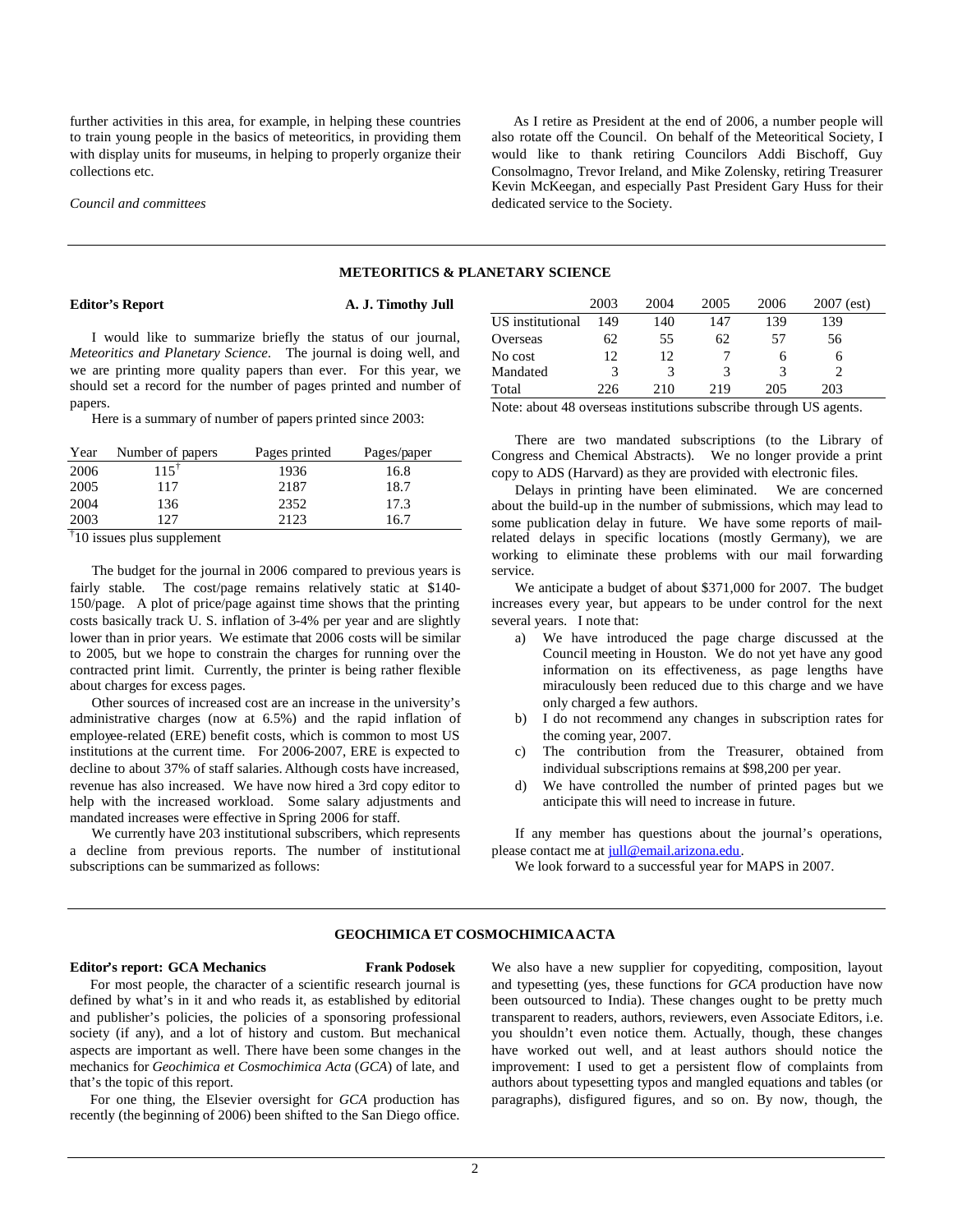stream of complaints has almost completely dried up, surely a welcome development.

Another thing that many people have noticed (although some not) is a whole suite of little changes in format beginning with the first issue of 2006: Font size, margin widths, the logos at the top of the first page, the way that section headings are done, minor changes in the style of references, even a small change in the physical size of the hardcopy journal, among others. These changes were the result of the switch to the new production office. Most of these changes will be rolled back starting with the first issue of 2007, so that next year *GCA* will look like what it did prior to this year.

An additional important (for some people, supremely important) aspect of a journal is production time – from when the editorial office accepts a paper and transmits it to the publisher to when the paper is published. For a while, *GCA*'s performance in this respect was not so good, with production times averaging more than six months at one point. The bottleneck causing this problem was copyediting. I'm happy to report that this problem has been fixed. Readers may have noticed that in 2005 and 2006 *GCA* published closer to 6000 pages than to 5000 pages. This is faster, by several hundred pages per year, than we were accepting papers. The difference was clearing out the bulge in the production pipeline. Now overall production time, from acceptance to publication, is three months or less, and authors get their proofs within a month and papers are available on line within about two months.

One more thing that is about to change is guidelines for submission format. Many (most?) of us grew up learning to submit manuscripts in a "standard" format of double-spaced text followed by separate sections containing references, tables, figure captions and figures, etc. This format was basically for the convenience of copy editors, and is not of much relevance in this age when most manuscript processing is done on a computer. The editorial office conducted a survey of authors, reviewers and AEs to see what format changes (in submission format, totally aside from publication format) they would want or tolerate, and although responses were quite diverse there are some things that achieved a clear consensus.

For one thing, while smaller font, single-spaced papers with embedded figures and tables would be more similar to the published article, and many people would find that more attractive and easier to read/review, many other people were adamant about keeping doublespaced text in a relatively large (12 point) font. This follows from the fact that even though practically everybody gets their manuscripts electronically these days, many still print hardcopy, some out of conservatism and some to enable reading on planes, trains, buses, etc., and these people want large font and room for annotation. So we will continue to make large-font double-spaced manuscripts mandatory and encourage optional additional versions that more closely resemble the finished product: smaller font, single-spaced, embedded figures/tables, maybe even two columns.

Most people were keen on being able to see a caption on the same page as its figure, and on seeing figures and tables close to where they are discussed, not collected back at the end. So we will ask authors to put figures and captions on the same page and to interleave figures and tables with the text in a logical order. That's not quite the same thing as actually embedding figures and tables in the text, which we will encourage but not require; most people would approve of that when they're reading a manuscript but are concerned about how much of most authors' time it would take to make their word processors actually do that in sensible fashion. We will also ask authors to number the lines in their papers, easy to do and a boon to reviewers. The new submission format guidelines should be posted by the time this newsletter reaches print.

## **SOCIETY AWARDSAND HONORS**

### **New award winners and Fellows**

The Meteoritical Society has four awards, which are presented annually, and jointly sponsors the Pellas-Ryder Award for best student paper in planetary science. In addition the Society elects Fellows in years divisible by two.

The Leonard Medal honors outstanding contributions to the science of meteoritics and closely allied fields. It was established to honor the first President of the Society, Frederick C. Leonard. In 2007, the Leonard Medal will be presented to **Michel Maurette** for his pioneering and sustained efforts in collecting and characterizing an entirely new and unexpected class of extraterrestrial material, namely, large micrometeorites.

The Barringer Medal and Award recognize outstanding work in the field of impact cratering and/or work that has led to a better understanding of impact phenomena. The Barringer Medal and Award honor the memory of D. Moreau Barringer and his son, D. Moreau Barringer, Jr., and are sponsored by the Barringer Crater Company. At the annual meeting in 2007, the Barringer Medal will be presented to **Christian Koeberl** for his many contributions to impact geochemistry, the discovery of new impact craters, and for fostering the international growth of impact cratering research.

The Nier Prize recognizes outstanding research in meteoritics and closely allied fields by young scientists. Recipients must be under 35 years old at the end of the calendar year in which the Council selects them. The award honors the memory of Alfred O. C. Nier, and is supported by an endowment given by Mrs. Ardis H. Nier. The 2007 Nier Prize will be presented to **Thorsten Kleine** who, using the Hf-W radioactive system, has made fundamental contributions to elucidating the chronology of the early Moon and understanding the sequence of formation of early planetary objects.

2006 was the first year the Society gave a Service Award to honor members who have advanced the goals of the Society to promote research and education in meteoritics and planetary science in ways other than by conducting scientific research. Examples of activities that could be honored by the award include, but are not limited to, education and public outreach, service to the Society and the broader scientific community, and acquisition, classification and curation of new samples for research. Winners are granted lifetime membership in the Meteoritical Society. The 2006 Service Award went to **Jörn Koblitz**. Jörn has been a material science engineer and managing director of a silicon wafer foundry for many years, and has developed an extraordinary computer database called MetBase, which is the most comprehensive tool of its kind ever created. It contains data for all documented meteorites, including analytical data (e.g., mineral compositions, bulk chemistry, noble gases, isotopes), physical properties, literature references, collection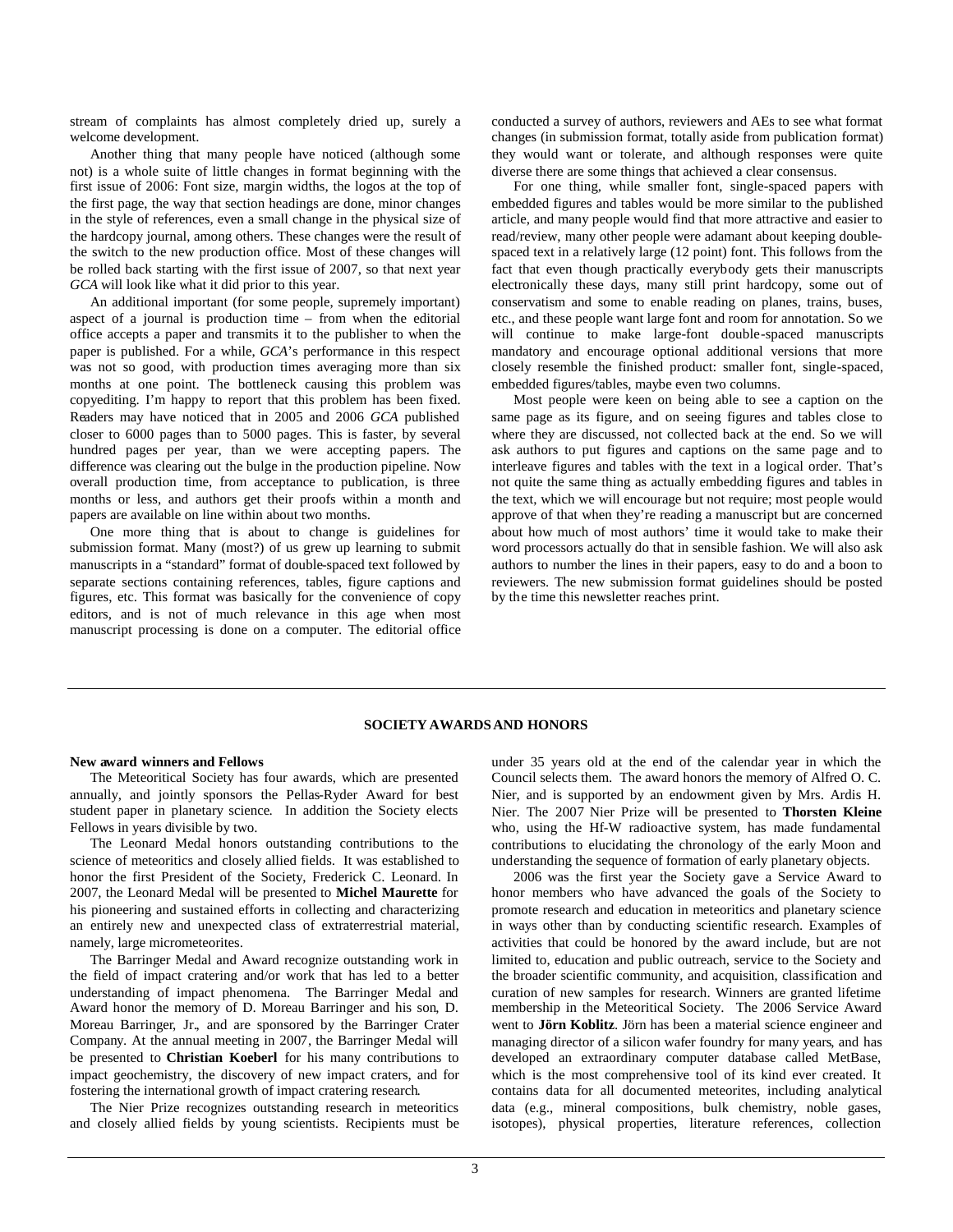inventories and images, and is used by many scientists, curators, and private collectors. Jörn also served as a member of the Nomenclature Committee of the Meteoritical Society (1997-2003). Jörn's contributions to meteoritics are highly respected and regarded worldwide by members of the meteoritical community.

The Pellas-Ryder Award for best student paper on planetary sciences is jointly sponsored by the Meteoritical Society and the Planetary Geology Division of the Geological Society of America. It is given to undergraduate or graduate students who are first authors of a planetary science paper published in peer-reviewed scientific journals. The prize includes a plaque and a cash award of \$500. Topics considered for this award include asteroids, comets, craters, interplanetary dust, interstellar medium, lunar samples, meteors, meteorites, natural satellites, planets, tektites, origin and history of the solar system. The first author must have been a registered student at a degree-awarding institution when the paper was submitted. This year's award, for best paper submitted in 2005, goes to **James E. Richardson, Jr.**, for his first-authored, peer reviewed paper entitled "The global effects of impact-induced seismic activity on fractured asteroid surface morphology," (J. E. Richardson Jr., H. J. Melosh, R. J. Greenberg, and D. P. O'Brien, 2005, *Icarus* **179,** no. 2, 325-349).

Members who have distinguished themselves in meteoritics and allied sciences may be elected Fellows by the Council. In 2006, the Council elected 9 new Fellows from a list prepared by the Leonard Medal Committee. They are: **Patrick M. Cassen, Frank T. Kyte, Jun-Ichi Matsuda, Michail I. Petaev, Frans J. M. Rietmeijer, Sara S. Russell, Scott A. Sandford, Meenakshi Wadhwa,** and **Stuart J. Weidenschilling**.

### **Award Committees**

The Leonard Medal Committee, which nominates awardees for the Leonard Medal and the Nier Prize as well as Society Fellows, was chaired in 2006 by Elmar Jessberger. The other members were Monica Grady, Tim Swindle, Frank Podosek, and Christian Koeberl. Tim Swindle will be the new chair for 2007.

The members of the Barringer Medal Selection Committee this year were Jay Melosh (chair), Natascha Artemieva, Dieter Stöffler, and Bernd Milkereit. Next year Dieter Stöffler will chair the committee.

The Membership Committee is charged with administering the new Service Award. In 2006, the members were Addi Bischoff (Chair), Hasnaa Chennaoui, Gary Huss, Candace Kohl, Caroline Smith, and Akira Yamaguchi. In 2007, the committee will be chaired by Gary Huss.

The Committee for the Pellas-Ryder Award was chaired this year by Harold Connolly, representing the MetSoc. The other members were Mini Wadhwa and Ian Sanders (MetSoc), and Bob Anderson, Eric Grosfils and Paul Hardersen (GSA). Paul Hardersen will chair the 2007 committee, which will select the best student paper submitted in 2006.

### **Nominations**

Members are strongly urged to nominate candidates for the Society's awards. Below are the procedures to follow.

### *Leonard Medal and Nier Prize Deadline January 15, 2007*

Nominating letters for the Leonard Medal and Nier Prize should include: (a) a biographical sketch of the candidate, (b) a summary and evaluation of the accomplishments of the candidate and the importance of the candidate's work, and (c) a list of publications covering the work to be considered for the award. One or more seconding letters in support of the nomination are required for the Leonard Medal and are strongly encouraged for the Nier Prize. Nominations for the Nier Prize should also include the candidate's birth date, and five reprints or copies of the relevant publications that have been peer-reviewed and accepted for publication. If the research was performed and published with a research advisor or with multiple authors, a statement must be included that describes the nominee's leading role in the research. Nominations should be sent to Dr. Timothy D. Swindle, Lunar and Planetary Laboratory, University of Arizona, Tucson AZ 85721-0092 (tswindle@u.arizona.edu).

### *Barringer Medal Deadline January 15, 2007*

Nominating letters should include: (a) a biographical sketch of the candidate, (b) a summary and evaluation of the accomplishments of the candidate and the importance of the candidate's work, (c) a list of publications covering the work to be considered for the award, and (d) one or more seconding letters. Please send nominations to Dr. Dieter Stöffler, Museum für Naturkunde, Humboldt-Universität zu Berlin, Sektion Mineralogie, Invalidenstrasse 43, D-10115 Berlin, Germany (dieter.stoeffler@rz.hu-berlin.de).

*Service Award Deadline November 1, 2007 (2008 award)* Nominating letters should include a biographical sketch of the candidate and additional substantive information, such as statements as to the importance of the nominee's activities to the field of meteoritics and/or to the research of others. One or more seconding letters in support of the nomination are strongly encouraged. Send nominations to Dr. Gary R. Huss, Hawaii Institute of Geophysics and Planetology, University of Hawaii at Manoa, 1680 East-West Road, POST 504, Honolulu, HI 96822, USA (ghuss@higp.hawaii.edu).

*Pellas-Ryder Award Deadline January 31, 2007*

Nominations should include the name of the student, the full citation of the paper, the name and address of the University the student was attending at the time of paper submittal, and a brief description of why this paper is among the best. Send nominations to Dr. Paul S. Hardersen, Department of Space Studies, University of North Dakota, Clifford Hall Room 512, 4149 University Ave, Stop 9008, Grand Forks, ND 58202, USA (hardersen@space.edu).

### **ANNUAL MEETINGS**

### **2006 Zürich, Switzerland Rainer Wieler**

The 69th Annual Meeting of the Meteoritical Society was held August 6 – 11, 2006 in Zürich, Switzerland, in the Main Building of ETH close to the city center. The meeting was organized by a team from the Department of Earth Sciences at ETH Zürich and profited from major logistical support by the Lunar and Planetary Institute and *Meteoritics and Planetary Science*. The meeting started with a welcome reception on Sunday evening. It was attended by 370 registered participants plus 30 guests. 374 abstracts had been accepted by the program committee for oral or poster presentations.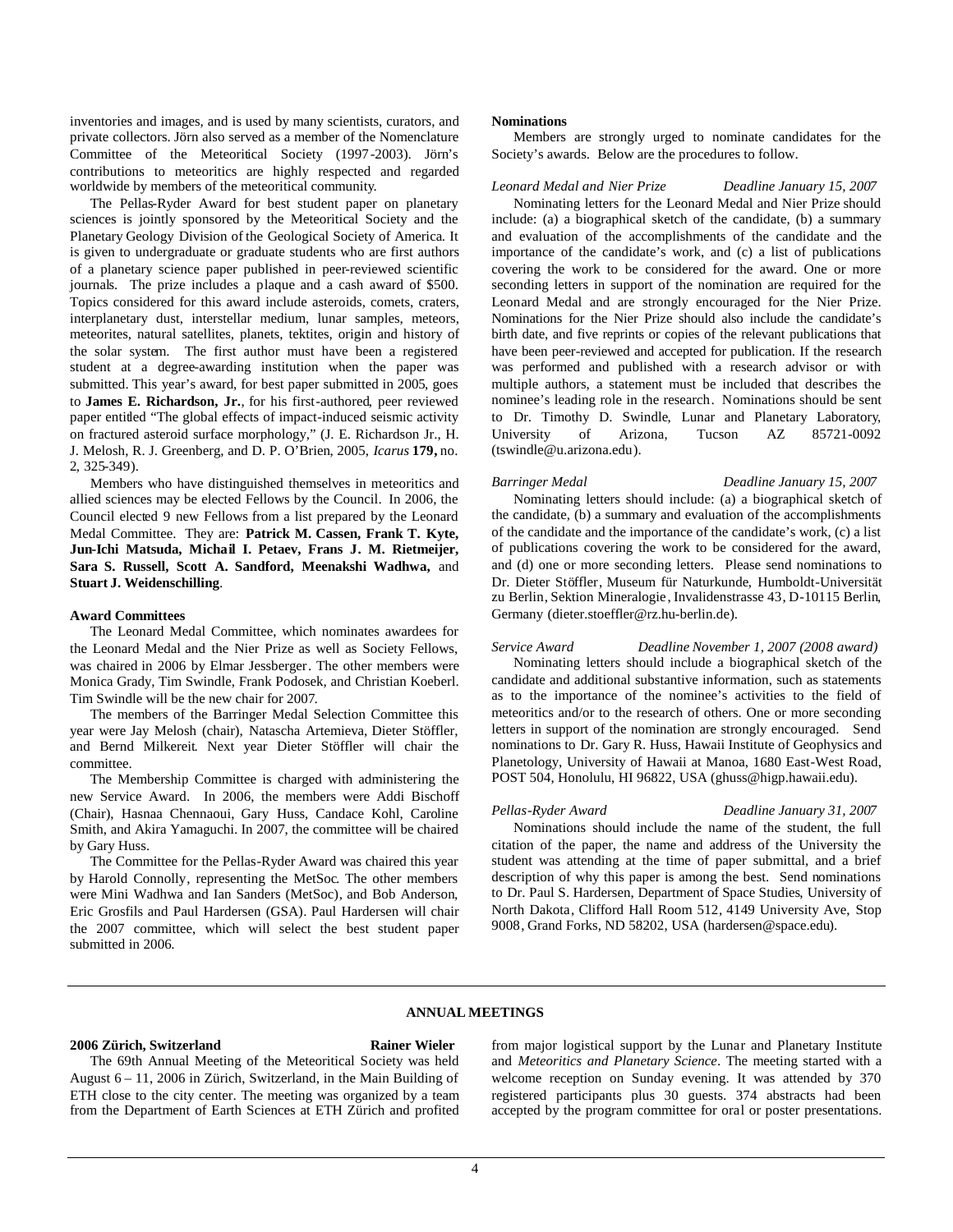In two parallel sessions, 214 talks were finally presented between Monday morning and Friday afternoon and about 140 posters were on display throughout the week, with a formal poster session with beer on Tuesday evening. Wednesday morning was reserved for the plenary session including the medal ceremony. The Leonard medal was awarded to Michael J. Gaffey, the Barringer Award to Robert M. Schmidt (in absentia), the Nier Prize to Matthieu Gounelle and the first Meteoritical Society Service Award to Jörn Koblitz. The Plenary Session also featured the Presidential Address by Herbert Palme, the Barringer Invited Lecture by Michel Mayor and the Leonard Medal Lecture by Michael Gaffey. On Wednesday afternoon, an early-20th-century steamboat carried the meeting participants to the city of Rapperswil at the upper end of Lake Zürich. The banquet on Thursday evening was held in a restaurant at the lake shore. A further social event was a reception by the authorities of the city of Zürich on early Monday evening in the City Hall. Though temperatures were substantially below typical values for early August, luckily there was hardly any rain and often some sunshine during weather-sensitive activities. Most participants stayed in several small-to-medium-sized hotels close to the meeting venue.

Highlights of the meeting included a full-day session "Astrophysics meets cosmochemistry" with invited lectures by several leading experts on star and planet formation and a session on first results from the Stardust and Genesis missions honoring Johannes Geiss on the occasion of his 80th birthday. Other sessions covered the entire spectrum of modern meteorite science. Thirty-five travel grants could be awarded to students and scientists from countries with limited financial resources. The program committee had the difficult task to select the awardees from about 80 travel grant applications. Main criteria were the quality of the abstract and whether or not an applicant had received an earlier travel grant by the Society. The travel grants were sponsored by the Barringer Crater Company, the Swiss National Science Foundation, the Swiss Academy of Sciences, the Planetary Studies Foundation and *Meteorite Magazine* (Brian Mason award for best student abstract to Gowda Rudraswami, Ahmedabad). The Swiss National Science Foundation also contributed towards the travel expenses of keynote speakers from the astrophysics side in the "Astrophysics meets Cosmochemistry" session.

Two post-conference excursions were carried out. A one-day trip guided by Beda Hofmann, (Natural History Museum Bern) to distal ejecta from the Ries cratering event near St. Gallen and the abbey district in St. Gallen was fully booked with 24 participants. Even though the Sitter river carrying flood water had to be crossed, a small shatter cone was found in situ. A four day trip to the Alps guided by Helmut Weissert and Flavio Anselmetti (ETH Zürich) and Christian Schlüchter (University of Bern) was carried out with 16 participants. Classical localities where concepts of early alpine geology were developed were visited, as well as key sites to study quaternary glaciations in the Alps. The last day was devoted to a train ride up to Jungfraujoch at 3554 m. Luckily, this was a day with perfect sunshine, the first one in about two weeks.

# **2007 Tucson, Arizona Tim Jull**

The 70th meeting of the Meteoritical Society will be held in Tucson, Arizona, August 13-17, 2007. The organizers invite you to attending the meeting and visit Tucson during the summer heat. We expect to have a wide variety of interesting sessions. The Phoenix mission will launch sometime around the time of the meeting, to add to the excitement.

In addition to a packed program of science, we will have time for a Wednesday-morning outing to the famous Arizona-Sonora Desert Museum([http://desertmuseum.org\)](http://desertmuseum.org/) and a banquet at the Pima Air and Space Museum. Additional Wednesday morning trips may be arranged to Tombstone, Arizona and its environs. Field trips to Meteor Crater and a bird-watching trip in Southern Arizona are planned. Additional day outings for guests and interested parties can be arranged to local attractions.

The meeting will be held at the well-appointed J W Marriott Starr Pass Resort, located in the Tucson mountains to the west of central Tucson. The hotel is about 10 miles from the Tucson airport. Full details of the first announcement are available on the LPI website [http://www.lpi.usra.edu](http://www.lpi.usra.edu/) and we also have more information available on our local website [http://metsoc2007.org.](http://metsoc2007.org/) We have obtained a very favorable price for the rooms of \$89 plus taxes from You can already make your hotel reservation online through the metsoc2007.org website, which will send you to a webpage with the appropriate discount code.

Registration fees are \$335 for members and \$400 for nonmembers. The student rate will be \$200 and guests will pay \$150.

Please contact the organizers, Tim Jull (jull@email.arizona.edu) or Tim Swindle (tswindle@email.arizona.edu) for information not on the website.

### *Important Dates:*

| April 10, 2007                                             |                                |  |                                      |  |  | Indication of interest deadline; second    |
|------------------------------------------------------------|--------------------------------|--|--------------------------------------|--|--|--------------------------------------------|
|                                                            |                                |  | announcement on-line at LPI website. |  |  |                                            |
| May 15, 2007                                               | Deadline abstracts submission. |  |                                      |  |  |                                            |
| June 26, 2007                                              |                                |  |                                      |  |  | Final announcement, program, and abstracts |
| on-line at LPI website.                                    |                                |  |                                      |  |  |                                            |
| August 13-17, 2007 70th Annual Meeting of the Meteoritical |                                |  |                                      |  |  |                                            |
| Society.                                                   |                                |  |                                      |  |  |                                            |

## **MetSoc Meeting calendar**

| Year | Dates                         | Location        | Contact         |
|------|-------------------------------|-----------------|-----------------|
| 2007 | Aug $13 - 17$                 | Tucson, USA     | Tim Jull        |
| 2008 | July 28 – Aug 1 Matsue, Japan |                 | Keiji Misawa    |
| 2009 | Mid-summer                    | Nancy, France   | Marc Chaussidon |
| 2010 |                               | Toronto, Canada | G. Srinivasan   |

Invitations for the 2011 meeting, to be held outside North America, will be considered at the March, 2007, council meeting. Please contact the President or Secretary for more information if you are interested in submitting an invitation.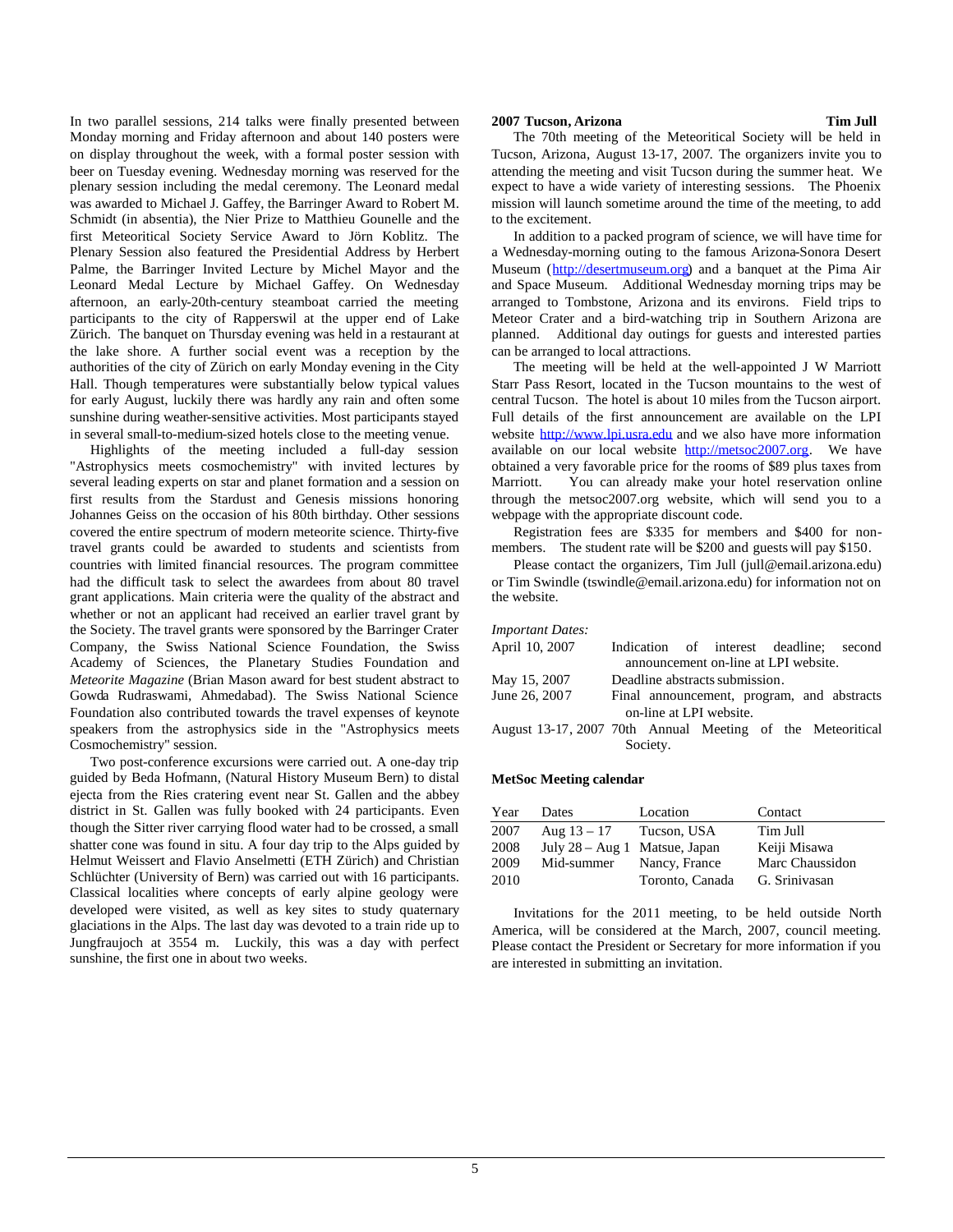## **NEW COUNCIL FOR 2007-2008**

Councilors:

President: Joe Goldstein U.S. Vice President: Hiroko Nagahara Japan Past President: Herbert Palme Secretary: Jeff Grossman U.S. 2nd term Treasurer: Alan Rubin U.S. 1st term

| Marc Chaussidon           | France               | 2nd term |
|---------------------------|----------------------|----------|
| Henning Haack             | Denmark              | 2nd term |
| Noriko Kita               | U.S./Japan           | 2nd term |
| Jutta Zipfel              | Germany              | 2nd term |
| <b>Rhian Jones</b>        | U.S.                 | 1st term |
| Gopalan Srinivasan Canada |                      | 1st term |
| <b>Mark Thiemens</b>      | U.S.                 | 1st term |
| Rainer Wieler             | Switzerland 1st term |          |

### **FINANCES**

### **Treasurer's Report Kevin McKeegan**

Joanna Morgan, Barbara L. Narendra, Carlos Edward Nasroui, Franz Niederer, Larry R. Nittler, John D. Obradovich, Juergen Otto, Minoru Ozima, Benjamin N. Powell, Greg Redfern, Robert C. Reedy, Michael D. Reynolds, Montgomery Caywood Robson, Rudolf Schaudy, Alexander Shukolyukov, S. Fred Singer, Roger D. Tabor, Nobuo Takaoka, Lawrence A. Taylor, Jean Michel Thery, Thomas J. Toffoli, Allan H. Treiman, Michael A. Velbel, Carol Molini Velsko, David Walker, Richard J. Walker, Gerald J.

Wasserburg, George W. Wetherill, Anna Zezulova, and Jutta Zipfel.

### **Investments Committee Report Joe Goldstein**

The members of the Investments Committee are Frank Kyte, Tim Swindle, Candace Kohl, Drew Barringer, and Joe Goldstein (chair), with Treasurer Kevin McKeegan (ex officio). The endowment funds total \$408,910 as of June 30, 2006. The funds are invested with A. G. Edwards in a Russell Fund which is fairly conservative (stated goal – income with moderate growth). This year the endowment fund supported the Membership Committee in the logo contest and purchased reprints of several meteorite articles for new members. In addition, funds were provided for the Desert Meteorite Workshop in Morocco and for the Nier prize. In total, about \$8,000 was expended, about 2% of the endowment and in line with conservative spending of the income from our endowment investments. The committee will examine requests for funds for the coming year and make suggestions to the Council for their consideration and approval.

Discussions have taken place with regard to how funds will be transferred to the Endowment fund in the future. A financial committee has been appointed by President Palme to discuss this issue. Candace Kohl is leading an effort to produce a new endowment brochure. The brochure will be used as a tool to help in developing more financial support for the society and the endowment fund. Finally Tim Swindle has agreed to take over the chairmanship of the Endowment Committee as of January 1, 2007 as Joe Goldstein takes over as president of the Society. At that time, Al Rubin will replace Kevin McKeegan as an ex officio member.

represents an increase of approximately \$109,000 compared to the same time last year. Approximately half of the increase is from royalty payments from Elsevier, with the remainder due to the good performance of the endowment and cash on hand from dues collections. Expenditures and encumbrances for the remainder of 2006 total ~\$106,500 and include operational costs for *Meteoritics and Planetary Science* (\$73,500), *Geochimica et Cosmochimica Acta* Editorial Office (\$7000), *GCA* subscriptions (\$13,000), the Treasurer's Office (\$10,000), and ~\$3000 for web services, finance fees, and travel support authorized by Council. The organizers of the Gatlinburg meeting returned a loan plus a surplus (\$26,000) to the Society. Considering the overall health of Society finances, Council voted to hold dues constant for 2007 at \$110 for regular members and \$55 for student and retired members.

As of June 30, 2006, Society assets totaled \$585,030, which

Dues reminders for 2007 payments will be sent out by early December. Dues payment this year will be coordinated through the Mineralogical Society of America (MSA). You will be able to pay on-line by credit card, or by check to the MSA office (address included on the dues notice). Please remember to pay by January 1.

Many members of the Society made generous gifts during the previous year, and we thank them all. These gifts have helped the Society to fund some of its awards and prizes and have enabled the organizers of meetings to offer student travel grants. The Society is particularly indebted to the extraordinary gifts from the Barringer Crater Company and from William Welbon. The following members have contributed \$100 or more during the past year: Paul S. De Carli, William A. Cassidy, Arnold Gucsik, Ghislaine Crozaz, Henry Price Deyerle Jr., Bevan M. French, Joseph I. Goldstein, Jeffrey N. Grossman, Noboru Nakamura, Edward Olsen, Robert O. Pepin, Thomas E. Rodman, Jason Utas, and John T. Wasson. The Society also appreciates generous gifts from the following people: Edward Anders, Charles E. S. Arps, Rudolf Auth, F. Begemann, Milton Blander, H.W. Boettcher, Scott Brey, Alfredo Brogioni, Vagn F. Buchwald, Hans W. Bultemann, Peter Buseck, Herbert Csadek, Wilbert Danner, Nicolas Dauphas, Hirohide Demura, Michael R. Dence, Donald Keith Dickson, Gunter Faure, Takaaki Fukuoka, Michael J. Gaffey, Serge Genest, Billy P. Glass, Edwin Gnos, David P. Gold, Ian Halliday, Wayne P. Harrigan, Jan Hertogen, Gregory Herzog, Eugene J. Hoffman, Robert M. Housley, Gary Robert Huss, Robert Hutchison, Elmar K. Jessberger, Natasha M. Johnson, Rhian H. Jones, John H. Kashuba, Michael S. Kelley, Guenter W. Lugmair, Kees Maijer, Harry Y. McSween, David Meisel, Bradley S. Meyer,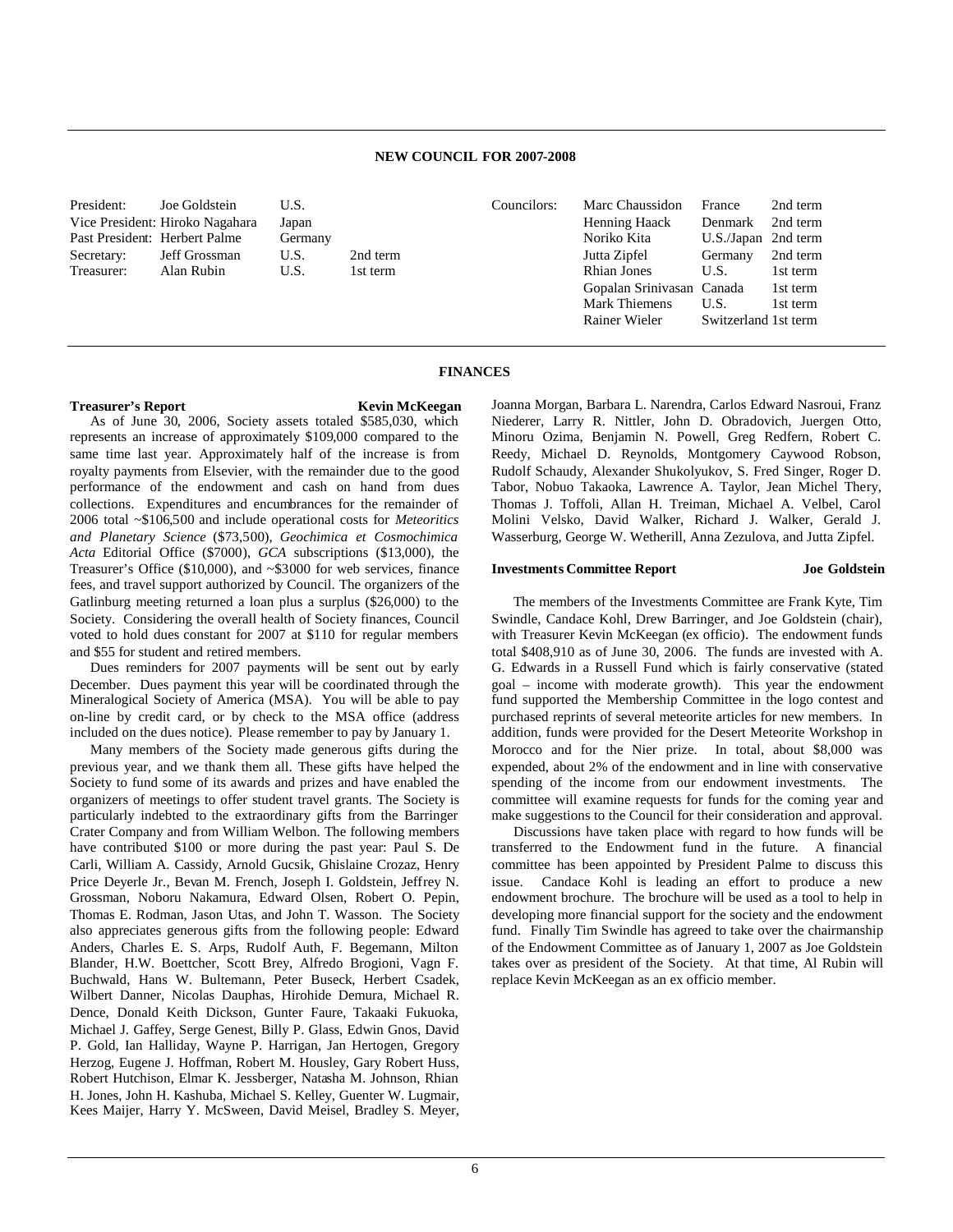## **METEORITE NOMENCLATURE COMMITTEE**

## **Report of the Chair Jutta Zipfel**

During the last year, the Nomenclature Committee has instituted several changes. For the fourth time since 2000, we revised our Guidelines. New is a comprehensive introduction that defines the scope and motivation for meteorite nomenclature. Also new are rules for naming "relict meteorites," a category that includes fossil meteorites and other objects that were once meteoritic, but are more than 95% altered and replaced by secondary phases since their fall. The revised Guidelines are posted under:

[http://www.meteoriticalsociety.org/bulletin/nc-guidelines.htm.](http://www.meteoriticalsociety.org/bulletin/nc-guidelines.htm)

Current news and important information on meteorite nomenclature, e.g., submission deadlines, are posted regularly on our web site at:

[http://www.meteoriticalsociety.org/simple\\_template.cfm?code=p](http://www.meteoriticalsociety.org/simple_template.cfm?code=pub_bulletin) [ub\\_bulletin.](http://www.meteoriticalsociety.org/simple_template.cfm?code=pub_bulletin)

In order to facilitate the process of meteorite submission and acceptance, we urge all submitters to use the template forms posted on the link given above. They include instructions on how to report new meteorites to the Nomenclature Committee, and provide layout and style information. In the future, the *Meteoritical Bulletin* (*MB*) will be published twice a year starting with *MB 90* (*Meteorites and Planetary Sciences* **41**, no. 9, 1381-1382). In *MB 90,* a total of 465 newly described meteorites were published among which are only 10 from Antarctica. Finally, the Meteoritical Bulletin Database ([http://tin.er.usgs.gov/meteor/metbull.php\)](http://tin.er.usgs.gov/meteor/metbull.php) has proven to be a valued tool for customers from all around the world. Currently, the database is executing over 850 searches per day, with known accesses from over 140 countries worldwide. This tool provides scientists and lay persons with valuable information such as approval and publication status of a given meteorite, classification information, geographic data and maps.

Yet, the Nomenclature Committee is still a work in progress. We are experiencing, in some cases, delays that are longer than we would like between submission and final acceptance of newly described meteorites. As a result, we are continuing to restructure our screening and voting practices in order to become more efficient. We will now allow Associate Editors to obtain rapid approval on many ordinary chondrites without a vote by the entire committee. Other possible alternatives to our current procedures could involve an increase of the numbers of Associated Editors, and the introduction of outside experts for evaluating classifications of rare meteorite types.

It is my goal, as chair of the Nomenclature Committee, to maintain a well functioning and active Nomenclature Committee that is prepared for upcoming demands and challenges.

### **METSOC LOGO CONTEST**

In September 2005, the Council established a committee to find a new logo for the Society. The Committee was chaired by Gretchen Benedix and included members Ursula Marvin, Ralph Harvey, Barbara Cohen, Brigitte Zanda, and Gary Lofgren. A contest, open to all members, produced ~100 candidate logos submitted by 22 artists. The Committee voted to narrow the field to 10 semifinalists, and in March, the Council voted to select 5 finalists from the Committee's list.

The entire membership was asked to participate in an electronic vote to select the winner. 432 votes were cast by the pool of 1006 eligible members, for a 43% turn-out. We had responses from members in 34 of the 41 countries represented by the Society.

The winning logo, which appears at the top of this Newsletter, was submitted by Rosa and Marcos Scorzelli and received 34% of the votes. The next three finalists received 23%, 18%, and 12%, respectively. The logo that has appeared at the top of *Meteoritics and Planetary Science* articles since 2001 received 7% of the votes, and 6% of those voting preferred none of the above.

Congratulations to the Scorzellis for their winning entry! They received the \$500 prize at the Annual Meeting in August.

## **Report of the Secretary Jeff Grossman**

**MEMBERSHIP**

As of the beginning of November, 2006, the Society had 778 members in good standing, current with their dues payments (594 regular, 109 student, 69 retired, and 6 life members). 127 people who were paid members in 2005 did not renew in 2006, and 88 new members joined, for a net loss of 39. (Note that the numbers in the Treasurer's Report in last year's *Newsletter* included members in arrears, and were not an accurate reflection of the true membership.) The Society's investment in supporting the Desert Workshop in Casablanca last summer paid a dividend in the form of eight new members from north Africa where we previously only had one. Five of these come from Morocco, two from Algeria, and one from Tunisia.

The new-member class of 2006 includes: Mokhtari Abdelkader, Seddiki Abdelmadjid, Ibhi Abderrahmane, Ahmed Ait Touchnt, Alexey A. Ariskin, Lakhlifi Badra, Melissa M. Battler, Lauren Beavon, Claire Bendersky, Lydie Bonal, Richard Brown, Cristoph Burkhardt, Ernesto Caravantes, Norbert Classen, Anders Cronholm, Heather A. Dalton, Serena Dameron, Jemma Davidson, Carine Davoisne, Simone De Leuw, Daniella Della-Giustina, Youssef Driouch, Jean Duprat, Grossemy Faustine, Catarina D. A. Fernandes, Aron D. Gabriel, Kathryn Gardner, Gabriele Giuli, Detlev Gotz, Kathie Gulley, Frank Gynard, Jonathan T. Hagstrum, Wayne P. Harrigan, Nachit Hassane, Mary Horan, Jillian A. Hudgins, Sarah Huson, Kathryn M. Hynes, Hope A. Ishii, Manavi Jadhav, Kaori Jogo, Natasha M. Johnson, Erik Jonsson, Thomas Jording, John H. Kashuba, Justin D. Kennedy, Melissa Lane, Michail Larionov, Jong